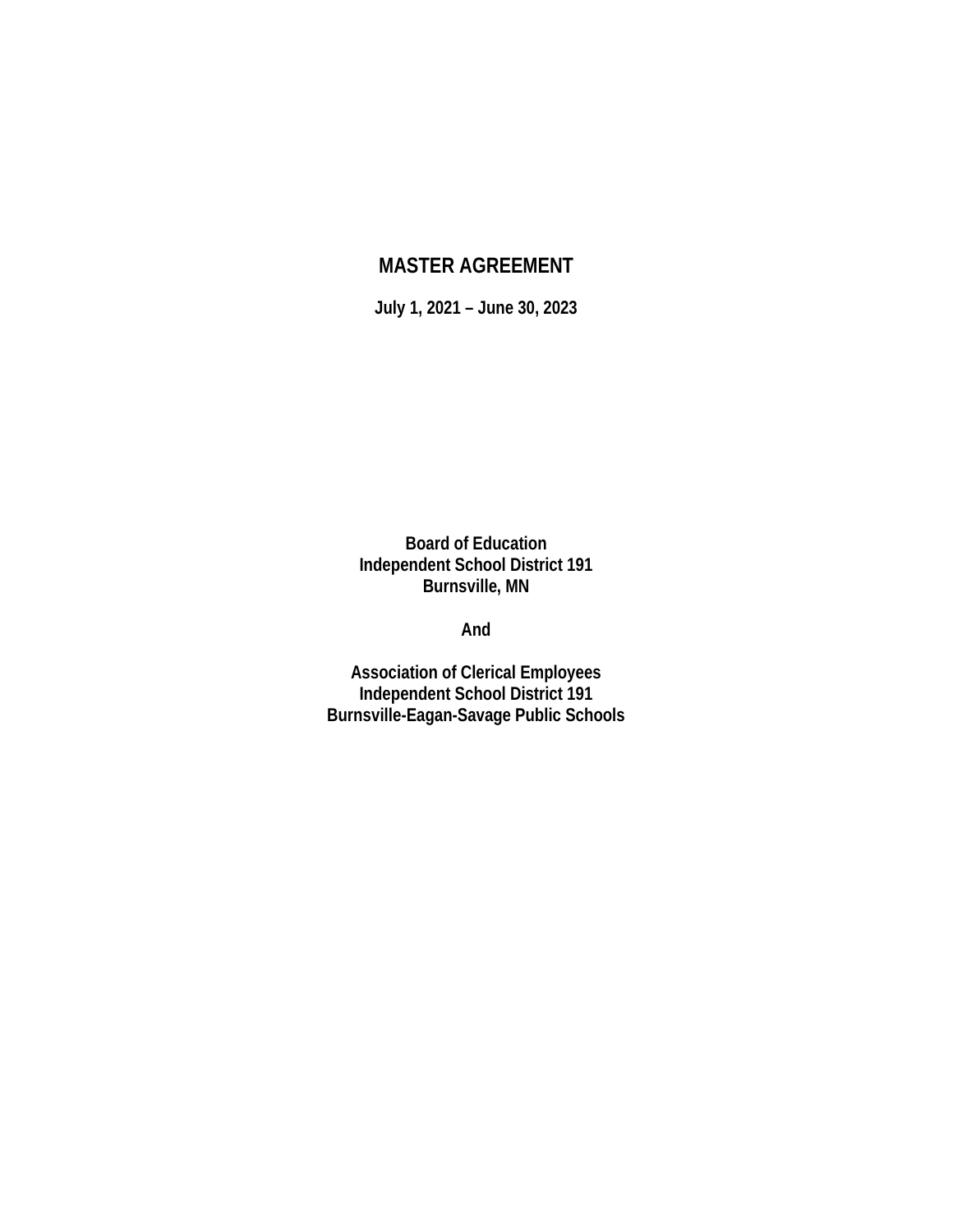# **TABLE OF CONTENTS Association of Clerical Employees**

| <b>ITEM</b>                   |                |
|-------------------------------|----------------|
| <b>Bereavement Absence</b>    | 8              |
| Family Illness Absence        | $\overline{7}$ |
| Flexible Benefit Plan         | $\overline{1}$ |
| Grievance Procedure           | 14             |
| Holidays                      | 5              |
| Hours of Service              | 10             |
| Insurance                     | $6-7$          |
| Jury Duty                     | 10             |
| Longevity Pay                 | 4              |
| Personal Business Absence     | 9              |
| Personal Illness Absence      | $\overline{1}$ |
| Reduction of Work Force       | 12             |
| Retirement/Severance Plans    | 13             |
| Salary Schedule               | $\overline{4}$ |
| <b>School District Rights</b> | 3              |
| <b>Tax Sheltered Annuity</b>  | 7              |
| Vacation                      | 5              |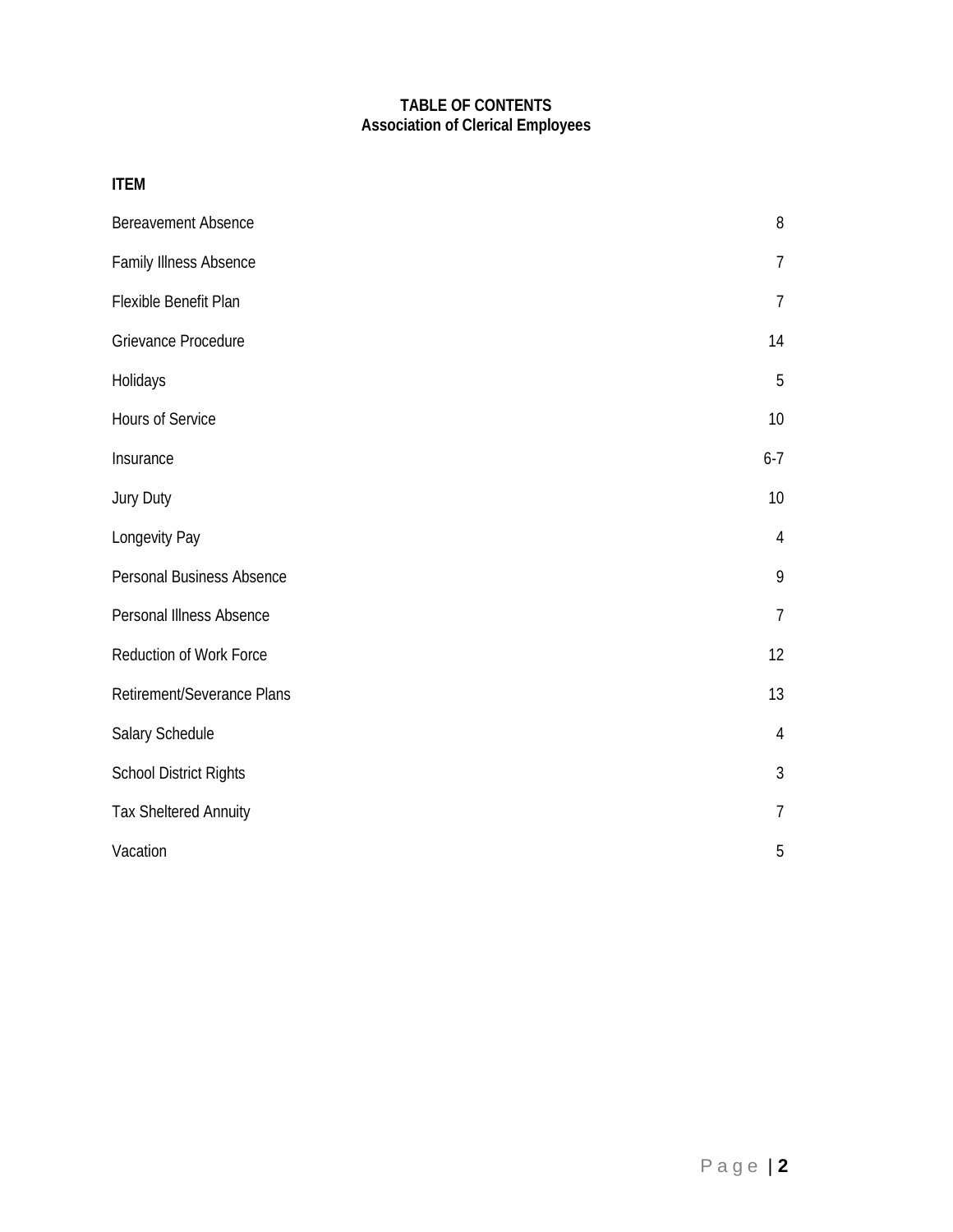### **ARTICLE I PURPOSE**

Section 1. Parties: THIS AGREEMENT, entered into between the School Board of Independent School District 191, Burnsville, Minnesota, hereinafter called the Employer, and the Association of Clerical Employees (ACE), hereinafter called ACE, pursuant to and in compliance with the Public Employment Labor Relations Act of 1971, as amended, shall provide the terms and conditions of employment for clerical and secretarial employees during the duration of this Agreement.

### **ARTICLE II RECOGNITION OF EXCLUSIVE REPRESENTATIVE**

The Employer recognizes the Association of Clerical Employees (ACE) as the exclusive representative, under M.S. §179.71, Subd. 3, for all clerical and secretarial employees employed by Independent School District 191 who are employed for more than fourteen (14) hours per week and more than sixty-seven (67) work days per year, excluding paraprofessionals, confidential, supervisory, and all other employees.

## **ARTICLE III COMPENSATION**

- Section 1. Basic Rates of Pay: The following salary is hereby adopted by the Employer, and shall govern compensation during the years July 1, 2021 to June 30, 2023. Employees shall move across the salary schedule, one step each year. New employees with a minimum of six (6) months of clerical experience with the District prior to July 1 shall advance to the next step on July 1.
- Section 2. Reclassification(s) shall be subject to periodic study and recommendation by management. Management reserves the right and is responsible to evaluate classifications and their group placement on an individual basis. If a classification is reduced in group placement, employees presently working in that job shall remain in the original group. Any employee may initiate a request for reclassification to the Human Resources Office, provided the duties and responsibilities of the position have significantly increased. In general, an employee should not submit a reclassification request more frequently than once every two years.
- Section 3. The salary schedules contained in this Article are adopted by the School District for the term of this Agreement. The salary schedule is not to be construed as a continuing agreement and the schedule contained herein is no longer applicable after June 30, 2023. In the event that a new Agreement has not been mutually adopted by July 1, 2023, salaries in effect on June 30, 2023, will continue until the conditions of a new Agreement determine salaries for the 2023-2024 school year.
- Section 4. Hourly rates of pay will be paid in twenty-four equal installments, the first payment being July 15 for 12 month employees, August 15 for 11-month and 10 1/2 month-employees, August 31 for 10-month employees and September 15th for school year employees. (Revised as per standard business procedures if any date falls on a weekend.) Employees working schedules unique to this standard may be paid upon mutual agreement of the Association and the District. All clerical employees must use direct deposit.
- Section 5. All previous District experience in ACE shall be recognized for placement on the salary schedule. In case of employees returning to the District as a result of recall, all previous experience within the Unit immediately prior three (3) years shall be recognized for placement purposes.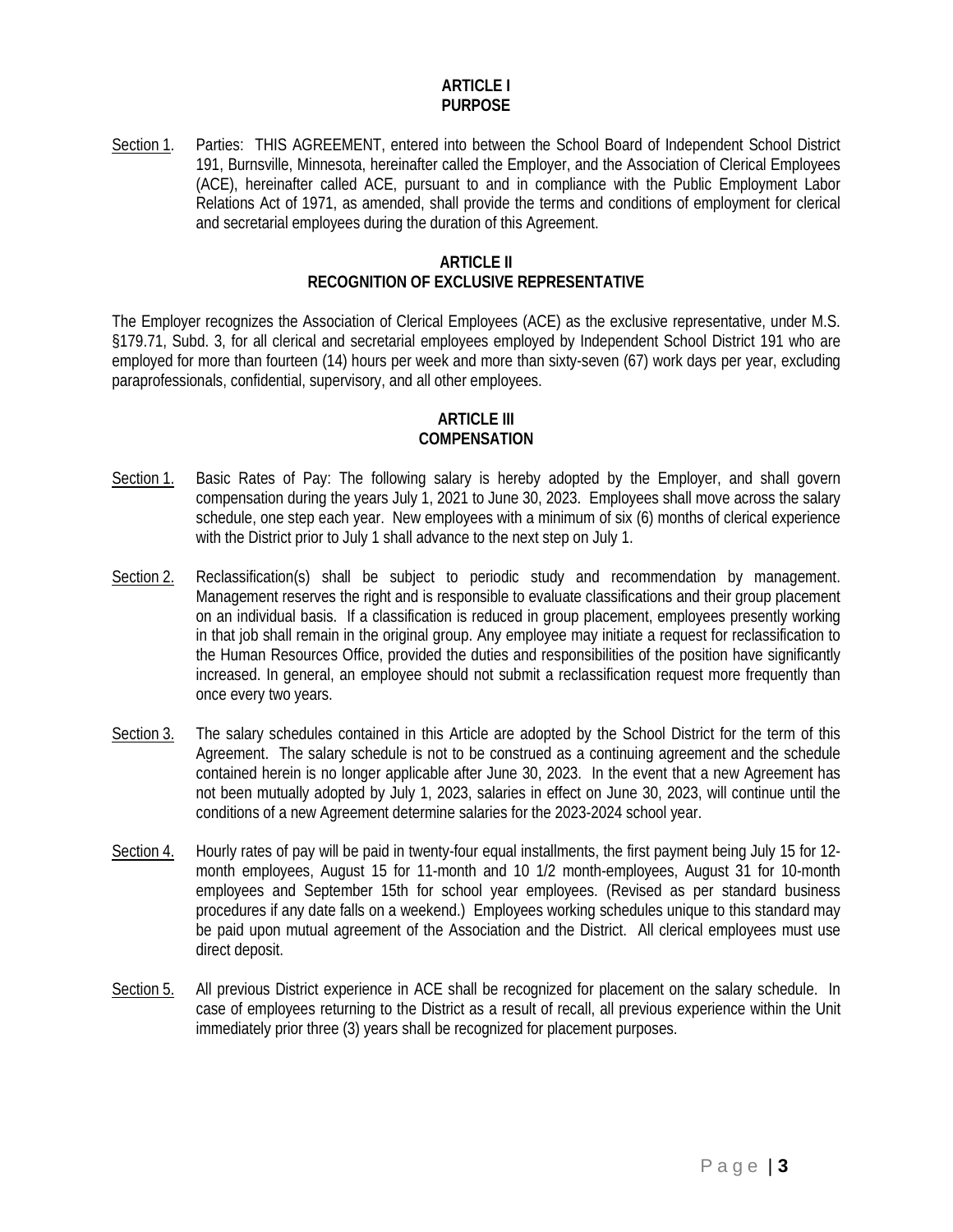## **2021-2022 Schedule**

| <b>CLASSIFICATION</b> | <b>JOB DESCRIPTION</b>                                                   | Step 1                       | Step 2                                                                  | Step 3                 |
|-----------------------|--------------------------------------------------------------------------|------------------------------|-------------------------------------------------------------------------|------------------------|
| LVL I                 | LVL I -- ASSISTANT                                                       | \$16.05                      | \$ 19.30                                                                | \$22.70                |
| LVL II                | ILVL II -- CLERK                                                         | \$17.10                      | $\begin{array}{ c c c c }\n\hline \text{s} & \text{20.35}\n\end{array}$ | \$23.70                |
| LVL III               | TVL III - SECRETARY                                                      | $$18.10 \;   \; $21.45 \;  $ |                                                                         | $\frac{1}{2}$ \$ 24.70 |
| TVL IV                | LVL IV - ADMIN ASST / SPECIALIST $\frac{1}{2}$ 19.10 $\frac{1}{2}$ 22.45 |                              |                                                                         | \$25.75                |

## **2022-2023 Schedule**

| <b>CLASSIFICATION</b> | <b>JOB DESCRIPTION</b>           | Step 1  | Step 2                   | Step 3   |  |
|-----------------------|----------------------------------|---------|--------------------------|----------|--|
| LVL I                 | LVL I -- ASSISTANT               | \$16.40 | \$19.70                  | \$23.15  |  |
| TVL II                | IVIII--CIFRK                     |         | $$17.45 \;   \; $20.75$$ | \$24.20  |  |
| TVL III               | TVL III - SECRETARY              |         | $$18.45$ $$21.90$        | \$25.20  |  |
| TVL IV                | TVL IV - ADMIN ASST / SPECIALIST | \$19.50 | \$22.90                  | \$ 26.25 |  |

Section 6. Longevity: Based on the chart below, employees who have completed the identified years of employment within the ACE unit will receive the additional amount per hour above the base hourly rate for the classification currently held. The additional amounts reflect the total longevity contribution for each time period and do not compound previous longevity amounts.

| Beginning year 10 of employment through the 14th year | \$1.75 |
|-------------------------------------------------------|--------|
| Beginning year 15 of employment through the 19th year | \$2.25 |
| Beginning year 20 of employment                       | \$2.50 |

| Amounts reflect total contribution above the base salary for the time period. Amounts do not |                       |                     |  |  |  |  |  |  |
|----------------------------------------------------------------------------------------------|-----------------------|---------------------|--|--|--|--|--|--|
| compound.                                                                                    |                       |                     |  |  |  |  |  |  |
| Longevity 10-14 Years                                                                        | Longevity 15-19 Years | Longevity 20+ Years |  |  |  |  |  |  |
| \$1.75                                                                                       | \$2.25                | \$2.50              |  |  |  |  |  |  |

### **GROUP CLASSIFICATIONS**

| l evel l  | Assistant                             |
|-----------|---------------------------------------|
| Level II  | Clerk                                 |
| Level III | Secretary                             |
| Level IV  | Administrative Assistant / Specialist |

## **ARTICLE IV TRANSFERS AND POSTINGS**

- Section 1. Job Postings: All clerical position openings will be posted on the official district website for a minimum of seven (7) workdays. Openings will be posted internally for a minimum of (5) workdays. The School District will consider all internal applicants before posting externally. Postings will note any pending potential reclassification.
- Section 2. Probationary Period: All employees new to this Unit will be on probation for a period of three calendar months. Each probationary employee shall receive a performance review, preferably in writing, at about the midpoint of probation.
- Section 3. When a supervisor replaces an employee in a higher classification on a temporary appointment or for any other reason with another lower paid employee who qualifies for and performs all job functions of the higher classification for a minimum of 16 work days, the temporary replacement shall receive the higher rate of pay. A temporary appointment to replace an employee in a lower classification continues at the regular rate. Pay is retroactive to day 1 of the temporary appointment.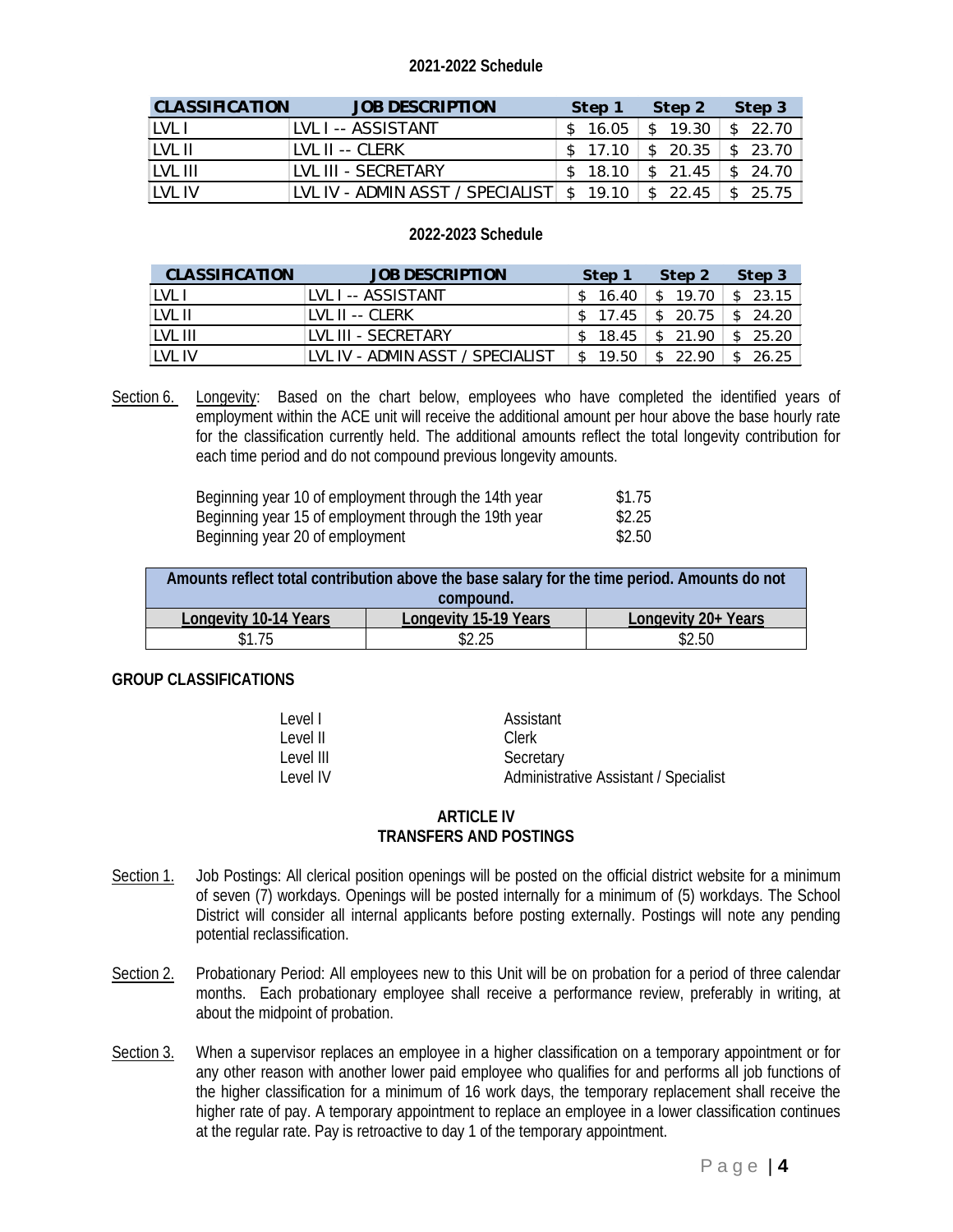- Section 4. Ability, skills, knowledge, seniority and job performance will be considered in filling posted positions. Administration reserves the right to make the final decision.
- Section 5. Upon request, an applicant within the District not granted a position shall be provided the opportunity to meet with the hiring supervisor or may request in writing the reasoning behind administration's rejection of said application within fifteen (15) working days with the intent being to increase or correct any qualifications that are lacking in order to be considered in future job postings. The reason given for rejection shall be grievable but not arbitrable.

### **ARTICLE V VACATIONS**

- Section 1. Vacation allocation: One (1) day of vacation shall equal eight (8) hours, prorated for less than eight (8) hour employees.
	- Subd. 1. School year employees neither earn nor receive vacation days.
	- Subd. 2. Effective July 1, 2012, an employee shall accrue vacation days based upon the chart in Subd 3, on the last day of the month scheduled to work, up to a maximum of 25 days accrual balance. See Appendix I for detailed vacation chart.
	- Subd. 3. Until completion of 3 full fiscal years 1.08 days per month scheduled to work Fiscal years 4-10 1.75 days per month scheduled to work Fiscal years 11+ 2.5 days per month scheduled to work
	- Subd. 4. Vacation accrual cannot go negative at the time of vacation. Vacation requests may be submitted in advance assuming sufficient vacation leave is available at the time of vacation.
	- Subd. 5. All vacation times need to be submitted with a minimum of two (2) business days prior notification, except in extenuating circumstances, and are subject to the approval of the employee's supervisor.
	- Subd. 6. If time off has been requested and submitted on the payroll / HR software by an Employee, and two (2) business days has passed with no response: the request will then be deemed approved.
	- Subd. 7. A non-vacation eligible employee who becomes vacation eligible will have their original date of employment within the unit used in calculating vacation accrual.
	- Subd. 8. Effective July 1, 2020, employees will continue to accrue vacation time while out on leave, using previously accrued leave. Once the employee has exhausted their available leave or go into "dock" time, they will no longer be eligible for additional vacation accruals.
- Section 2. Termination of Employment: Upon termination of employment, all earned but unused vacation shall be compensated at the current rate of the last paycheck.

### **ARTICLE VI HOLIDAYS**

- Section 1. School year employees do not earn nor receive holiday pay.
- Section 2. Ten month (217 days), ten and one-half month (227 days), and eleven month (237 days) employees shall receive nine (9) paid holidays. They are: Labor Day, Thanksgiving and the day following, Christmas Eve day, Christmas Day, New Year's Eve day, New Year's Day, Memorial Day, and one floating holiday.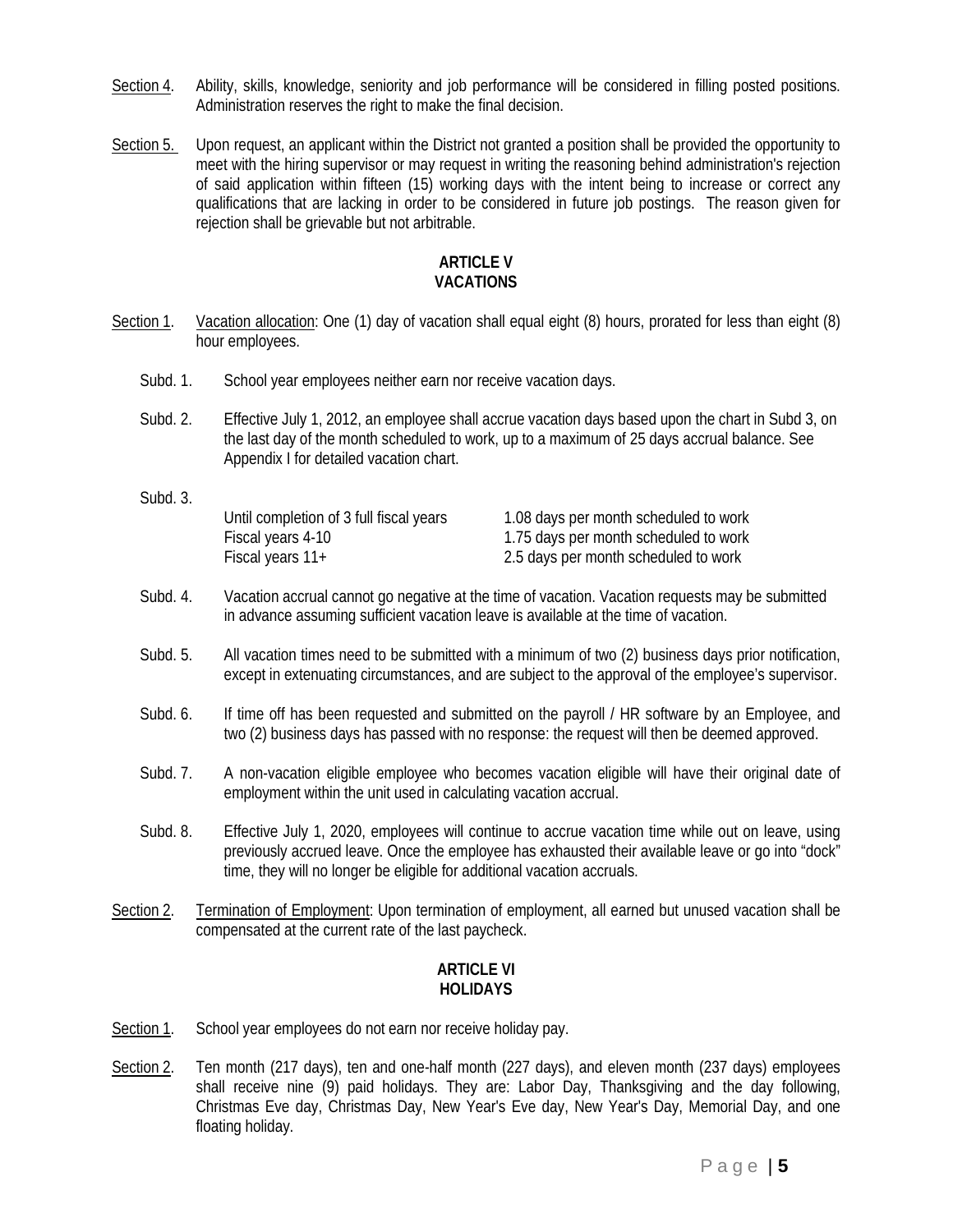- Section 3. Twelve month (261 days) employees shall receive ten (10) paid holidays. They are listed in Section 2 plus Independence Day.
- Section 4. Floating Holidays: The floating holiday will be scheduled with the approval of the employee's immediate supervisor. If the Floating Holiday is not used during the fiscal year it is accrued, it will be forfeited.
- Section 5. When a paid holiday falls on a Saturday, the holiday will be observed on the Friday before. When a paid holiday falls on a Sunday, the holiday will be observed on the Monday after.
- Section 6. Effective July 1, 2021, employees will be eligible for Holiday pay while out on leave, using previously accrued leave. Once the employee has exhausted their available leave, they will no longer be eligible for Holiday pay.

### **ARTICLE VII GROUP INSURANCE**

- Section 1. Selection of Carrier: The selection of the insurance carrier and the policy shall be made by the School Board.
- Section 2. Health and Hospitalization Insurance Options:
	- Subd 1. Single Health and Hospitalization Insurance: The District will contribute an amount equal to 95% of the composite premium for an eligible employee who enrolls in the single plan. The composite premium will be based on a health care insurance plan with an HRA (Health Reimbursement Account) whereby \$1,000 annually shall be redirected by the district to the HRA. The remainder of the cost of the plan will be borne by the employee via payroll deduction.
	- Subd 2. Dependent Health and Hospitalization Insurance: The District will contribute an amount equal to 70% of the composite premium for an eligible employee who enrolls in the dependent health insurance plan. The composite premium will be based on a health care insurance plan with an HRA (Health Reimbursement Account) whereby \$2,000 annually shall be redirected by the district to the HRA. The remainder of the cost of the plan will be borne by the employee via payroll deduction.
	- Subd 3. Both Spouses Employed: If an eligible employee and his/her spouse are both employed by the district full-time and are enrolled in dependent coverage, either the husband or the wife will contribute an amount equal to 5% of the single composite premium towards family coverage.
	- Subd 4. Eligibility: A member of the clerical unit who works twenty (20) hours or more per week and is employed by the School District may enroll in the School District group health and hospitalization insurance.
- Section 3. Duration of Insurance: Participation: An employee is eligible for participation as provided in this Article as long as the employee is employed by the School District. Upon termination of employment, participation shall cease, effective on the last working day, subject to statutory and insurance company regulations. Employees who are receiving a PERA disability benefit or are receiving an annuity from PERA or have satisfied the age and service requirements and are eligible to receive an annuity from PERA may remain on the District's health insurance plan until eligible for Medicare.
	- Subd. 1. An employee who becomes disabled and is permanently unable to work is eligible to continue to participate in the district's health insurance plan as per Minnesota Statute. The employee is responsible for the premiums.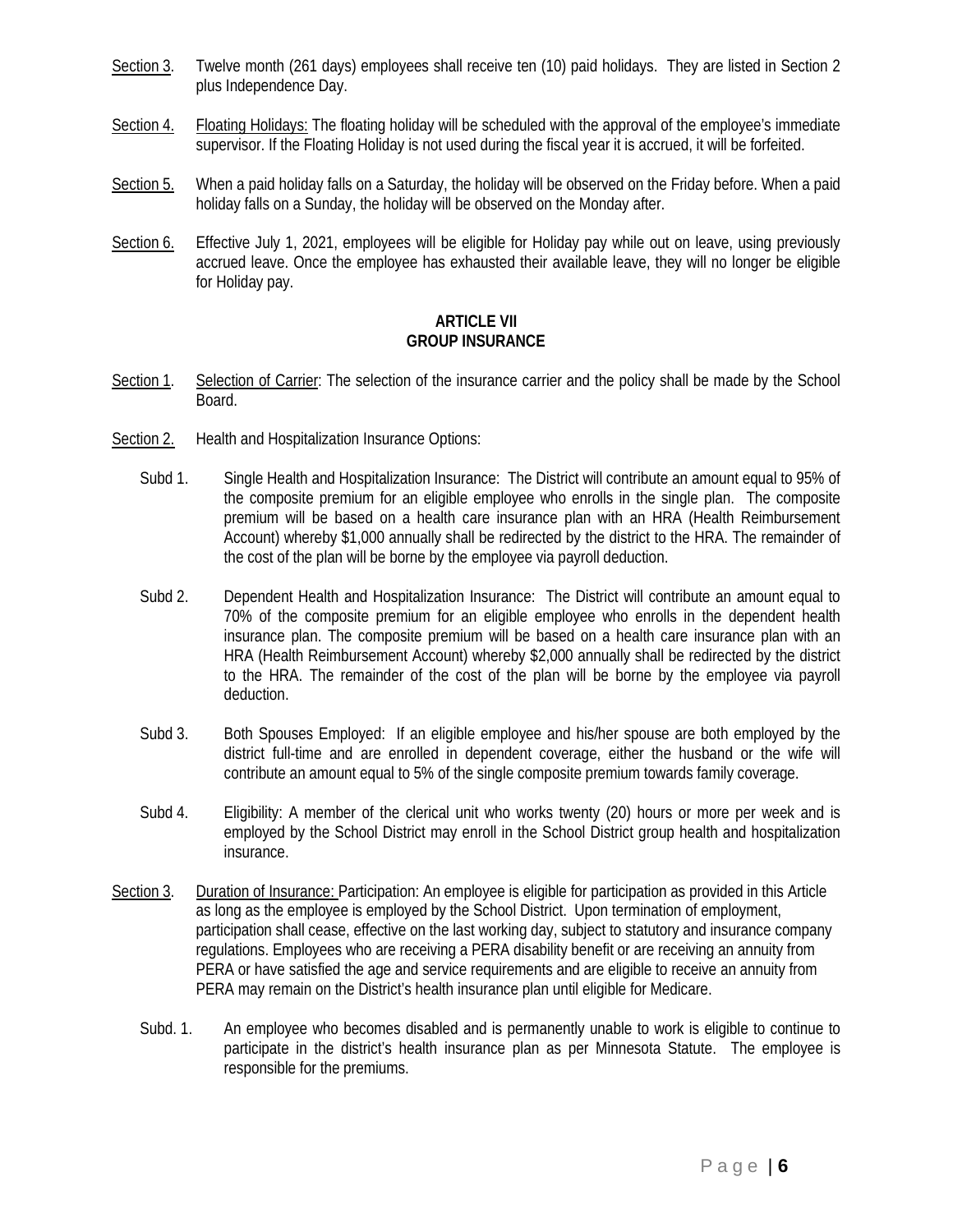- Subd. 2. Duration of District Contribution to Insurance The district will continue to make contributions to insurance for one year from the time an employee goes on long-term disability as per Article VII, Section 2.
- Section 4. Life Insurance: Effective July 1, 2002, the District shall provide life and dismemberment insurance coverage in the amount of \$50,000 to each employee that works at least (20) hours or more per week. Insurance is to be subject to the insurance company's terms and conditions.
	- Subd. 1. Additional Life Insurance. The PERA group term life insurance program shall be made available to clerical employees. Regulations and procedures are available in the Human Resources Office.

### Section 5. Long Term Disability Insurance:

- Subd. 1 The District will furnish income protection insurance which takes effect after a qualified absence. Conditions are subject to the insurance company's terms and conditions. Employees who anticipate an extended absence due to long-term disability shall apply for and will be granted up to a one-year medical leave of absence.
- Subd. 2 After a member of the unit has been ill for the qualifying period, the employee may use fractional sick leave, if accumulated, and vacation or personal days may be used once available sick leave is exhausted, together with the income protection plan to equal full salary for an additional (45) days. A maximum of (15) fifteen full sick days per illness may be used by the employee in this manner.

### Section 6. Dental Insurance:

- Subd. 1. Single Coverage: The School District shall provide single coverage dental insurance for each employee who works twenty (20) or more hours per week and enrolls in the plan. Benefits shall be in accordance with the insurance policy purchased by the School District.
- Subd. 2. Dependent Coverage: Dependent coverage shall be available to each employee eligible for single coverage. The cost of dependent coverage above the single coverage premium shall be paid by the employee via payroll deduction. Employees eligible for dependent coverage must enroll before the inception day or within thirty (30) days of becoming eligible for dependent coverage. Failure to apply for coverage on the inception date or upon becoming eligible shall result in the forfeiting of future rights to dependent coverage.
- Section 7. Flexible Benefit Plan: Regulations and Procedures are available in the Human Resources Office. Board policy and accompanying regulations will be developed and updated annually to comply with IRS Code 125.
- Section 8. Tax Sheltered Annuity and Deferred Compensation Plans: Tax sheltered annuities and deferred compensation plans, either variable or fixed, shall be made available to Clerical employees. Regulations and Procedures are available in the Human Resources offices. The Board policy and regulations will be updated for compliance with State and Federal Laws. Effective July 1, 2009, all deposits including employee elections and employer matches will be deposited into one of the following 403(b) programs; Fidelity, Lincoln Financial Services, AXA (Equitable), or Educators Financial Services  $(E.S.I.).$

### **ARTICLE VIII SICK LEAVE**

### Section 1. Sick Leave:

Subd. 1. For full-time employees, sick leave shall accrue on the first workday of each school year according to Appendix II. Employees employed less than a full year shall have sick leave pro-rated.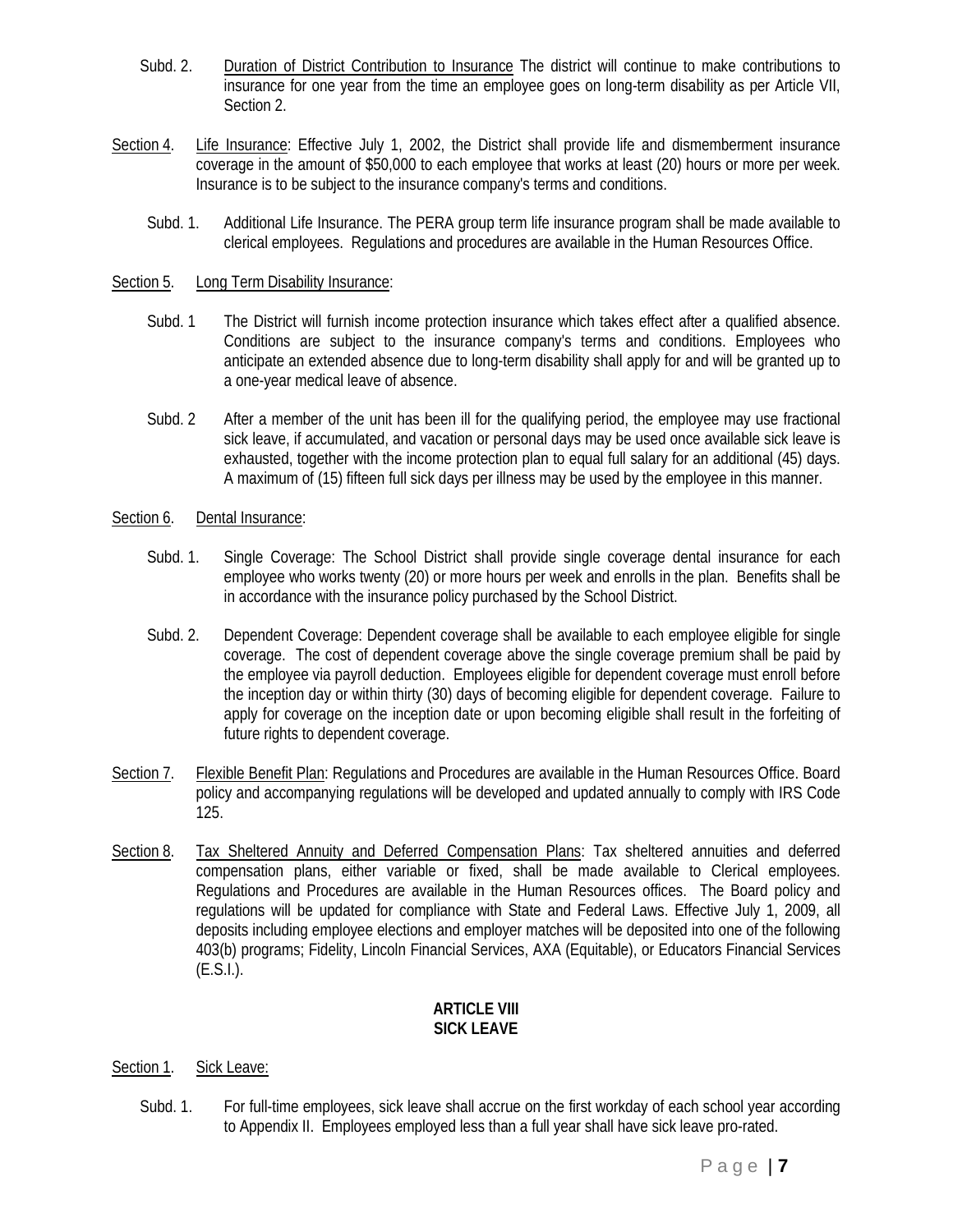- Subd. 2. Unused personal illness absence days may accumulate to a maximum credit of ninety (90) days of sick leave per employee.
- Subd. 3. Doctor or dental appointment may be considered sick leave absence.
- Subd. 4. Employees may use sick leave for illness of employee's spouse, children, parents, or anyone of personal significance in a family structure.

### Section 2 Attendance incentive.

An employee who as of July 1 (a) has accumulated sick leave time in excess of three hundred and sixty (360) hours determined as of June 15th of the same tax year, and (b) has taken one (1) or less leave days in the, current school year shall have sufficient leave days converted at the rate equal to three hundred seventy-five dollars (\$375) which shall be contributed to an active ISD 191 approved 403(b) plan as of July 15th payroll.

An employee who as of July 1 (a) has accumulated sick leave time in excess of three hundred and sixty hours (360) hours determined as of June 15th of the same tax year, and (b) has taken more than 1 leave day up to three (3) leave days in the, current school year shall have sufficient leave days converted at the rate of pay equal to two hundred and twenty-five dollars (\$225) which shall be contributed to an active ISD 191 approved 403(b) plan as of July 15th payroll.

An employee that takes more than three (3) leave days during the measurement period is not eligible for the conversion of leave days to a 403(b) contribution.

"Leave days" include all absences except Bereavement and paid days substituted for unpaid leave under the Family and Medical Leave Act of 1993 (FMLA), as amended.

Effective July 1, 2014 the conversion rate for leave days shall be seventy-five dollars (\$75) per day.

## **ARTICLE IX BEREAVEMENT**

## Section 1. Bereavement Absence:

- Subd. 1. Up to five (5) days per event shall be granted for a death in the immediate family. Immediate family shall include spouse, children, step- children, parents, step-parents, and in-laws of a similar degree of relationship.
- Subd. 2. Up to three (3) days per event shall be granted for a death of grandparents, grandchildren, brother, sister, aunt, uncle, nephew, niece, and in-laws of a similar degree of relationship ie. sister-in-law. A maximum of an additional two (2) days may be permitted at the discretion of and upon the approval of the Executive Director of Human Resources.
- Subd. 3. If an employee has exhausted their accrued personal days, he or she may use up to (3) personal sick days to attend the funeral of someone with whom they have a significant relationship.
- Subd. 4. Additional days of sick leave may be granted for death in the immediate family, as determined by the Executive Director of Human Resources, and involving such reasons as out of state funerals and time needed to address legal estates, et al matters. Time granted may be non-consecutive days.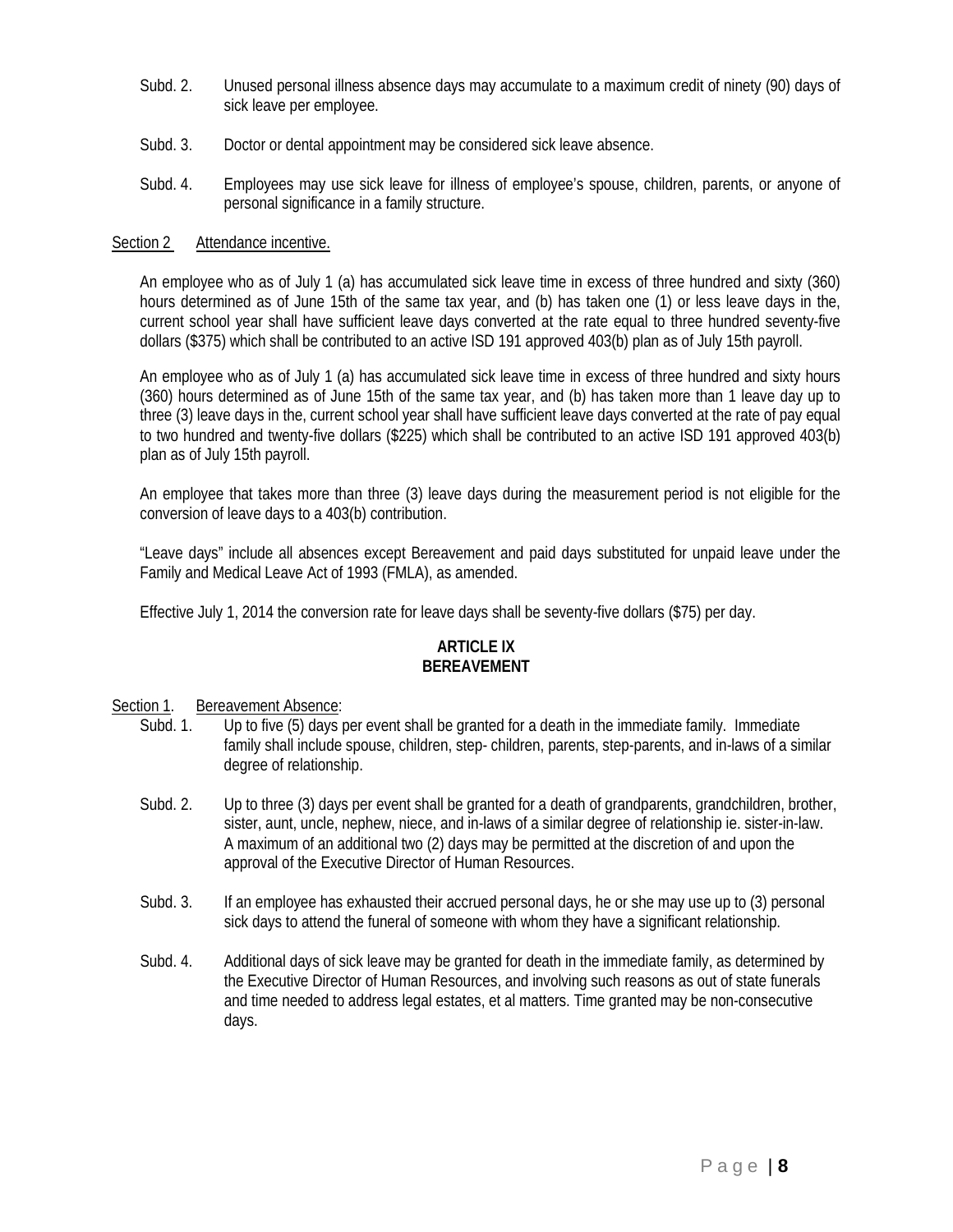## **ARTICLE X LEAVES**

Section 1. Personal Business Leave: Employees may use up to three (3) non-cumulative days (prorated for parttime) personal business leave per year. Personal business leave shall be construed to mean necessary time to attend to personal business and emergencies that cannot be consummated during the employee's non-duty hours. The request shall be made at least eighteen (18) hours in advance to be approved automatically. In the case of emergency, the immediate supervisor shall determine whether the day shall be granted or not, retroactively. Personal business leave may not be used for vacation, recreation, or leisure purposes. Specific reasons for personal leave are only required if the leave immediately precedes or follows winter or spring break, vacation, or holiday. Exceptions may be made at the discretion of the Executive Director of Human Resources.

## Section 2. General Leaves of Absence

Subd. 1. Leaves of absence for acceptable causes, without pay, may be requested for periods up to one (1) year subject to recommendation by administration and School Board approval. No supplemental benefits will be in force during the leave of absence except that the employee may elect, at the employee's own expense, to continue insurance coverage.

> Requests must be submitted, in writing, at least twenty (20) days prior to the beginning of the requested leave. Requests for emergency leave shall be considered as soon as possible. The request must be dated, signed, and should include the reason for the request and the approximate duration of the requested leave. Answers to requests for leave will be made by administration, in writing, within seven (7) days after the leave has been requested unless it requires School Board approval. Such requests shall be submitted to the Board at the earliest meeting. The Board action shall be transmitted to the employee within two (2) days following such action.

> Holidays that fall during leaves shall not be compensated for; vacation days and personal illness absence days are not earned and shall not be accumulated.

> Long term substitutes, hired to temporarily replace a permanent employee, shall have a probationary period equal to the length of the absence.

> Failure to return from a maternity absence, leave, or a general leave of absence on the last known requested return date shall be considered a voluntary resignation.

- Subd. 2. The employee will return to their former position upon returning from leave
- Subd. 3. If an ACE member takes the position of another ACE member on leave, they too can take a general leave of one year or less and then they must return to their former position. If the position does not exist, bumping rights as per the former position prevail.

### Section 3. Parental Leave:

- Subd. 1. Parental leave of absence shall be available to employees for a period of time not to exceed twelve (12) calendar months for the purpose of caring for a child for which the applicant has the legal responsibility. Such leave must be subsequent to the birth of the employee's child, or in the case of adoption, to the date the child is physically turned over to the employee. Only one parent is eligible for parental leave for each child.
- Subd. 2. Benefits and re-employment rights of employees on a parental leave will be subject to Section 2 above.
- Subd. 3. At an employee's request, a parental leave may commence at a date preceding physical disability. In such cases, employees shall not be eligible for sick pay benefits as established by maternity absence.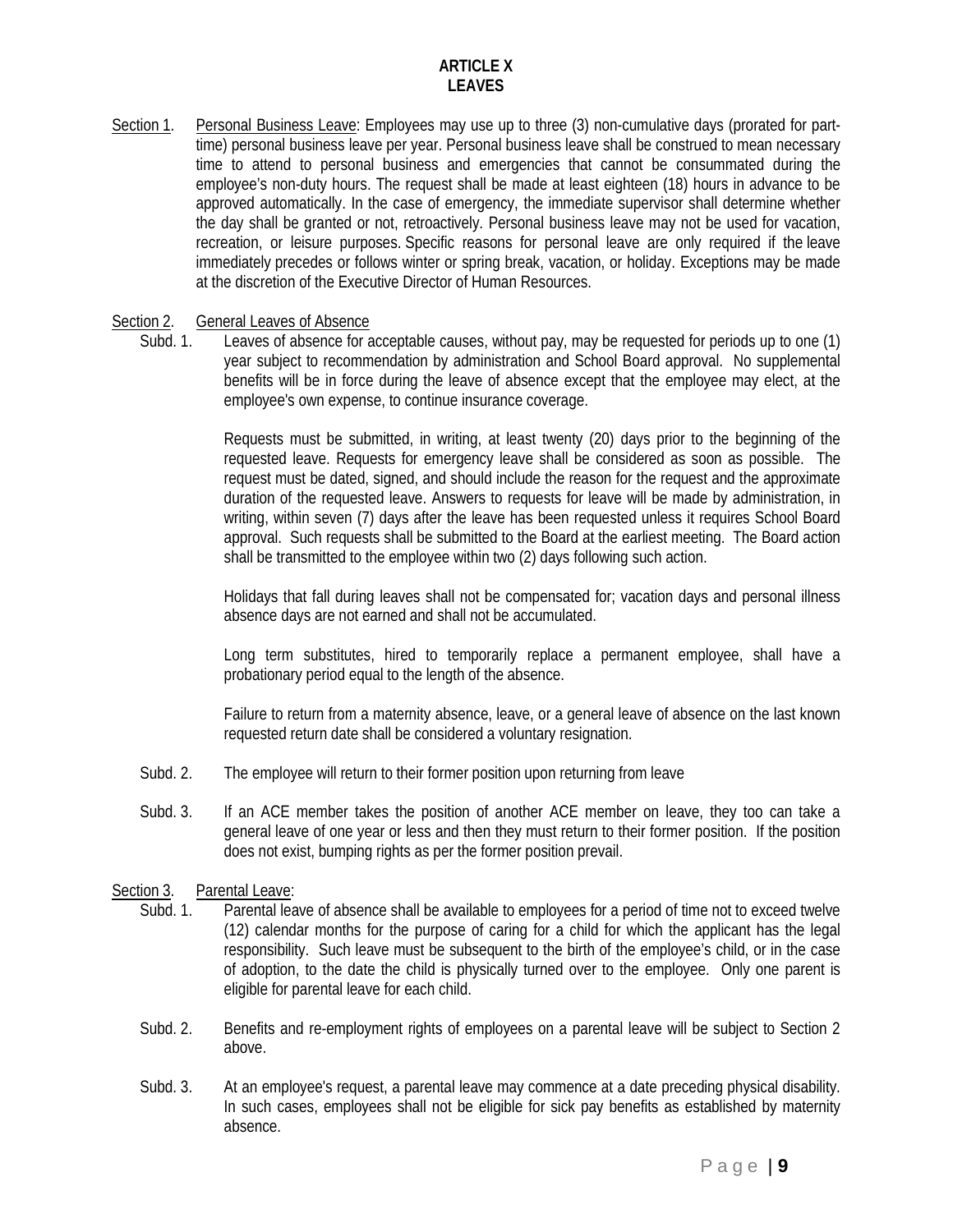#### **ARTICLE XI MISCELLANEOUS PROVISIONS**

- Section 1. Jury Duty: Employees shall be paid the difference between their regular daily salary and their jury duty pay if required to be present at court for jury duty. When an employee is placed on standby, the employee should report to work and make arrangements for absence when actually requested to report.
- Section 2. Work Year: Specific calendar dates for starting and ending the work year shall be established annually by mutual agreement between the employee and the employee's supervisor.
	- Subd. 1. Ten (10) month employees shall work 217 days (1736 hours).
	- Subd. 2. Ten and one-half (10 ½) month employees shall work 227 days (1816 hours) beginning no earlier than August 1 and ending no later than June 30 of a given year.
	- Subd. 3. Eleven (11) month employees shall work 237 days (1896 hours) beginning no earlier than August 1 and ending no later than June 30 of a given year.
	- Subd. 4. Twelve (12) month employees shall work twelve months (2088 hours).
	- Subd. 5. School year employees shall work the 184 scheduled student and workshop days.
	- Subd. 6. Administration may determine a longer or shorter work year for some positions upon mutual agreement with the individual employee. Unless otherwise specified, benefits, including vacation and days of leave, are pro-rated.

### Section 3. Work Hours and Overtime:

- Subd. 1. Administration shall retain the right to schedule work and the hours when such work is to be performed. Work performed in excess of forty (40) hours per week shall be paid for at time and one-half. Use of compensatory time at time and one-half for overtime may be used as an alternative if mutually agreed upon by supervisor and employee.
- Subd. 2. Breaks and Lunch: Employees working 4 hours or fewer are entitled to one fifteen (15) minute break per day. All employees working more than 4 hours per day are entitled to two ten (10) minute breaks per day AND one thirty (30) minute unpaid duty-free lunch. Eight-hour employees are entitled to two fifteen (15) minute breaks per day which they may combine with a 30-minute unpaid lunch to equal one (1) hour of duty free lunch time.
- Section 4. Pay Days: Salaries shall be paid in accordance with School District policy and subject to the computer service terms and conditions.
- Section 5. Emergency Dismissals: If after arriving for work, the employee is dismissed by authority of the Executive Director of Human Resources, a full day's wages shall be paid.
	- Subd 1. Emergency Closing: In the event the superintendent closes facilities because of inclement weather or an emergency, the first emergency closing will be paid at the employee's daily rate of pay. If a second closing day occurs due to inclement weather or an emergency, staff may take a vacation day, floating holiday, or a personal day. School year employees that work the 184 scheduled student and workshop days may take a personal day or reschedule a make-up day with the approval of their supervisor.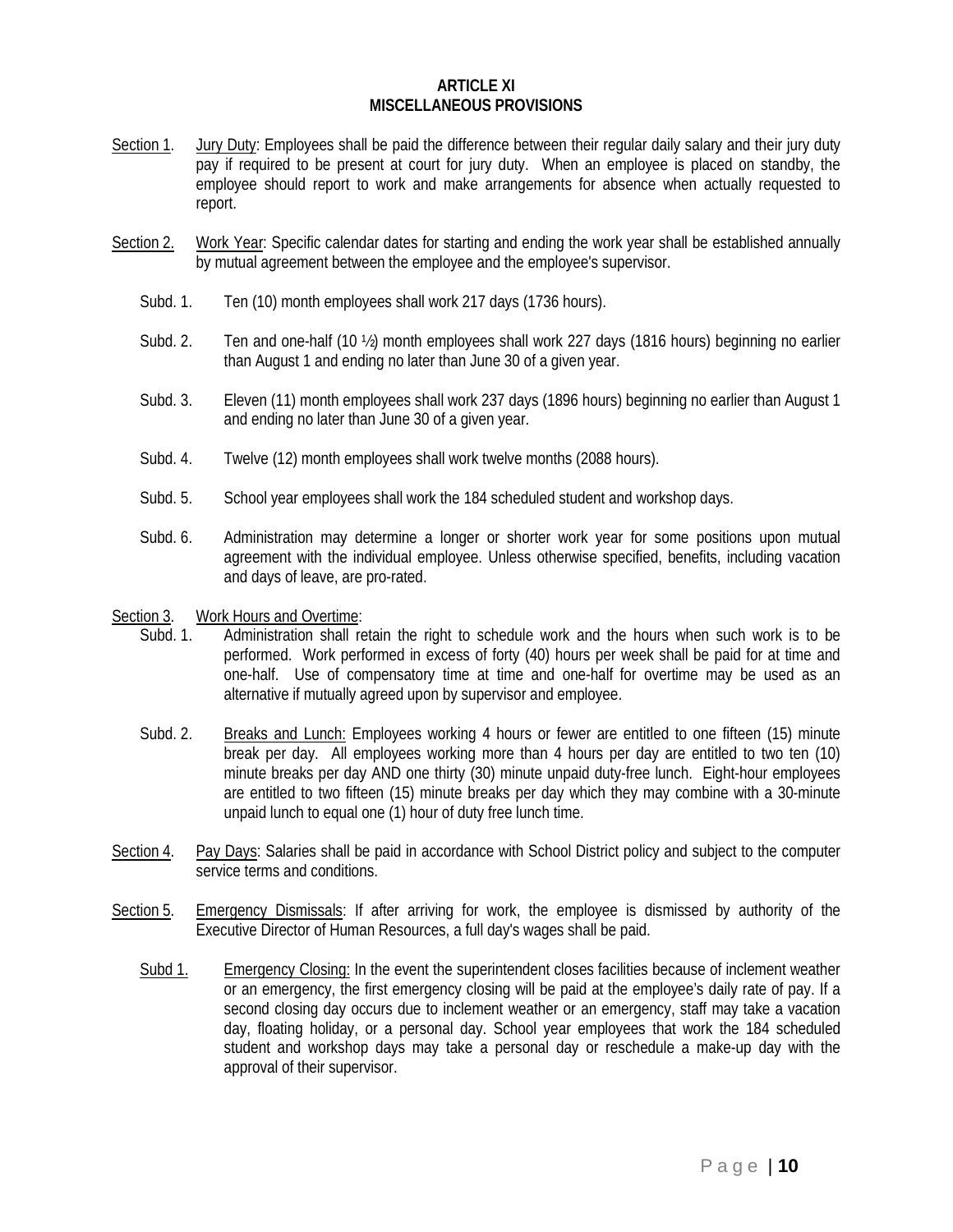- Section 6. Professional Membership: With prior written approval, clerical employees will be allowed membership fees, time and expenses to participate in professional conferences and seminars as approved by the immediate supervisor and the Executive Director of Human Resources
- Section 7. Tuition: The District will pay for courses taken by the employee if the course is job-related and prior approval in writing is obtained from the immediate supervisor and the Executive Director of Human Resources. If payment for courses is denied, the District will notify the employee in writing. Tuition will not be paid for employees in positions as long-term substitutes.
- Section 8. Unit Representation: Members of the Executive Board of ACE will represent the unit in matters of mutual concern with the School District.
	- Subd. 1. Members of the Executive Board will be available to assist members of ACE who wish to process grievances.
	- Subd. 2. The unit will inform the Executive Director of Human Resources whenever there is a change in the membership of the Executive Board.
- Section 9. Added Days: In the event that added days become available at a site, the following procedure will apply:
	- Subd. 1. If days are permanently added to a position, then the position thus created must be posted. If the incumbent does not apply or is not selected, he/she shall have full layoff rights as described in Article XIII.
	- Subd. 2. If days are made available on a non-permanent basis, then the employees at the site shall be invited to request the additional days and the supervisor shall select from among those interested. If no one from the site is selected, then the added days shall be posted District-wide.
	- Subd. 3. Added days, if maintained beyond two consecutive years, will become permanent. No benefits change will occur as a result of a non-permanent addition of days.

## **ARTICLE XII DUE PROCESS**

- Section 1: An employee shall not be disciplined without just cause.
- Section 2: The District shall draw an employee's attention to misconduct in the following ways: A) oral reprimand
	- B) written reprimand
	- C) suspension without pay
	- D) discharge

District will discipline in a progressive manner as outlined "A" to "D" dependent on the frequency and severity of the lack of the professional conduct. In the event of gross misconduct any of the above may be used in a non-progressive order.

Section 3: The following information will be provided with notice of disciplinary action:

- A) a review of the rule, regulation, code, policy, etc. that defines the expected behavior;
- B) a description of the inaction or failure of the employee to comply with the expectation including an outline of previous oral or written reprimands; and
- C) a reference to the grievance process as defined in the master agreement.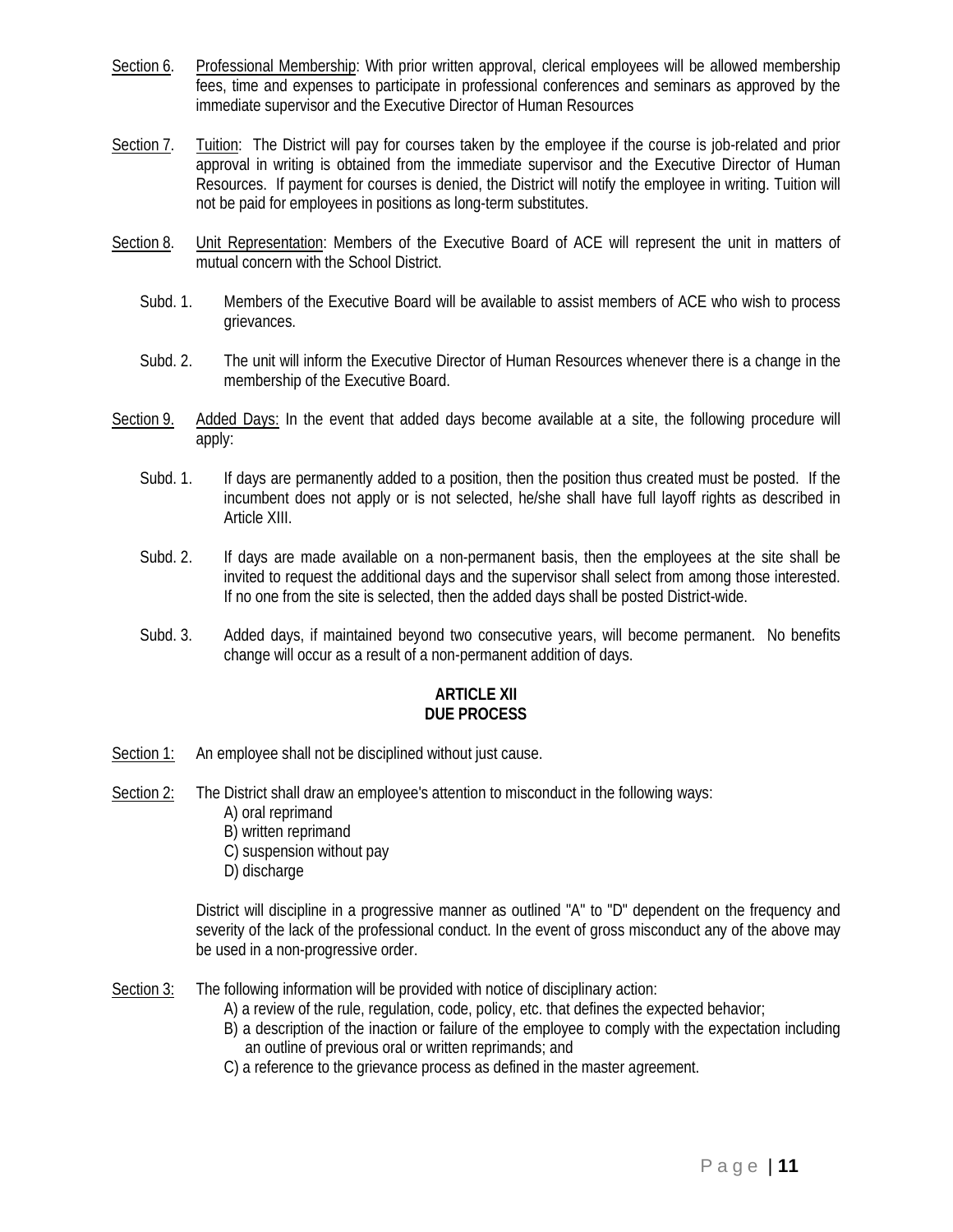### **ARTICLE XIII STAFF REDUCTION**

- Section 1. In the event conditions necessitate a reduction of staff, the President of the Association shall be apprised of the impending reduction. The following procedure will be used:
	- Subd. 1. Voluntary separations, if any, will be accepted.
	- Subd. 2. Voluntary reductions in hours will be considered.
	- Subd. 3. Seniority will be based on total overall experience with the bargaining unit from the last date of hire and shall be interrupted only by resignation or dismissal for disciplinary reasons.
	- Subd. 4. Employees shall retain seniority when moving from one position to another within ACE.
	- Subd. 5. Effective July 1, 2012, in the event of staff reduction, consideration shall be given to reducing hours per year rather than eliminating positions. Any involuntary reduction in hours shall be considered a lay off. In the event of layoff, the employee shall be notified by June 1st of the current year effective July 1st of the following fiscal year.
	- Subd. 6. In the event it is necessary to lay off employees because of the elimination of positions, such lay off shall be by seniority within the respective groups and with the least senior employee laid off first. Employees who have been laid off shall be reinstated beginning with the most senior employee being reinstated first.
- Section 2. Laid off employees, including employees who have been given notice of layoff, shall have the following rights and obligations.
	- Subd. 1. When a clerical position within a group is discontinued, the employee in that position may accept the lay-off, subject to recall to a position of the same status or may take any vacancy, same status, then existing in the group, and if no vacancy is taken, then bump the employee with the least District seniority, same status, within that group or in a lower group if the employee in the discontinued position has greater seniority within the definition of this Article. If the laid off employee has exhausted his/her rights, same status, he/she may bump into lesser status positions.

If any site has reduced or eliminated a position with the result that the incumbent employee takes a vacancy or bumps into a position at another site, and if the reduced or eliminated position is restored within 24 months, then the employee who moved from this position when it was reduced or eliminated shall have the right to reclaim the restored position within the posting period.

- Subd. 2. A laid off employee may accept the lay off, subject to recall to a position of the same status. Refusal to accept recall to such a position will result in a forfeiture of seniority rights.
- Subd. 3. A laid off employee may accept any open position of lesser status. An employee given notice of lay off who elects to take a vacancy of lesser status or who bumps into a position of lesser status shall be placed on a recall list for the group and status from which the employee was laid off.
- Subd. 4. Employees who have been laid off as a result of the bumping procedure shall be placed on a recall list for two (2) years from the date of their lay off.
- Subd. 5. All vacancies must be offered first to employees on the recall list, if one exists, for that group or a higher group. An employee on recall shall have one calendar week to respond to an offer.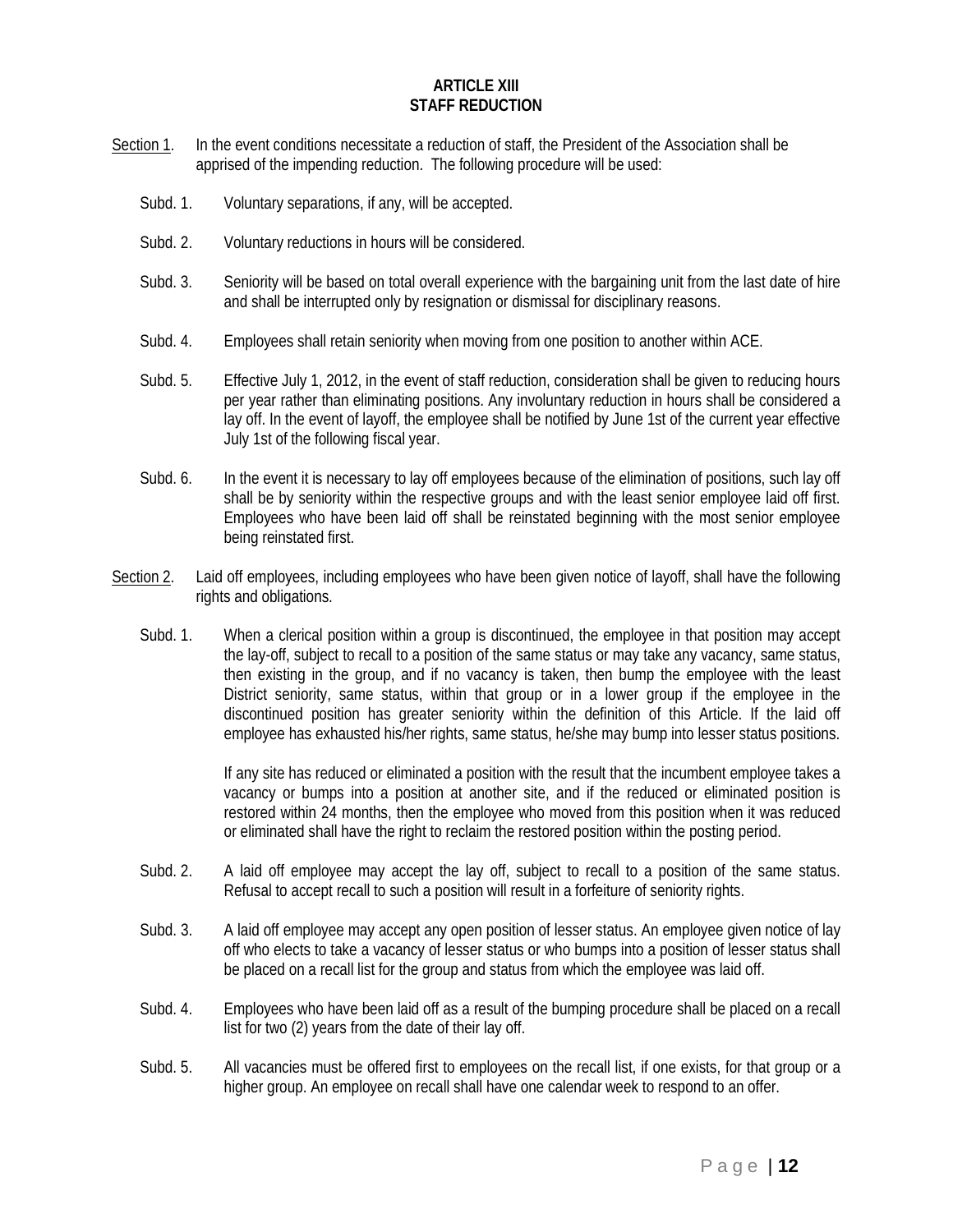## Section 3. Definition and use of status for layoff purposes:

- Subd. 1. If a vacancy exists with the same status, the employee given notice of layoff must take the vacancy and may not bump. Vacancies of lesser status shall be optional.
- Subd. 2. Employees given notice of layoff who do not take a vacancy shall have the right to bump the least senior employee in the group, same status; then the least senior next lower group, same status; and so on. Thereafter, if the employee has not found a position, the employee shall have the right to bump the least senior in the same group, next lesser status and so on. The employee must exercise these rights in the order described.
- Subd. 3. Like status shall mean employment in the same group from which the employee was laid off, or bumped, at an equal number of hours, months and wage rate. For purposes of defining lesser status, the following shall be used:
	- 1. length of year
		- A. 12 months
		- B. 10 to fewer than 12 months
		- C. fewer than 10 months
	- 2. length of week
		- A. 40 hours
		- B. 35 to fewer than 40 hours
		- C. fewer than 35 hours
- Section 4. It shall be the responsibility of the laid off employee to be aware of and apply for job openings. The sole responsibility of the Human Resources Office shall be to post the openings on the district website.
- Section 5. Employees given notice of layoff who bump into a position or take a vacant position or who are recalled shall be subject to a trial period of six (6) months if the Employer asserts and the Association agrees that the vacancy or position requires significant skills not held by the employee. Notwithstanding other parts of this Article, no employee shall forfeit any other rights described in this Article by refusing any position (vacancy or bump) where the District and the Association have so agreed.

In the event of a refusal, the employee shall have all rights and options decided by this Article except to the rejected position. Any employee who takes a position subject to a probationary period and who, thereafter, is unsuccessful during the probationary period, shall have the right to any then existing vacancy, same or lesser status, or to go on recall lists, but shall have no bumping rights. If terminated for cause, all rights to recall are forfeited.

## **ARTICLE XIV RETIREMENT**

## Section 1.

- Subd. 1. A District match to a 403(b) program is available to members of the unit hired after April 18, 1996, and who are beginning their third (3rd) year of work in the District at .5 FTE or more. Effective July 1, 2009, all deposits including employee elections and employer matches will be deposited into one of the following 403(b) programs; Fidelity, AXA (Equitable), or Educators Financial Services (E.S.I.)
- Subd. 2. If an ACE member that is participating in the TSA match resigns or retires prior to the end of the match year, the current monthly and subsequent monthly portion not yet matched will be forfeited.
- Subd. 3. Contributions as permitted under provisions of the Internal Revenue Code 403 (b) will be made as follows: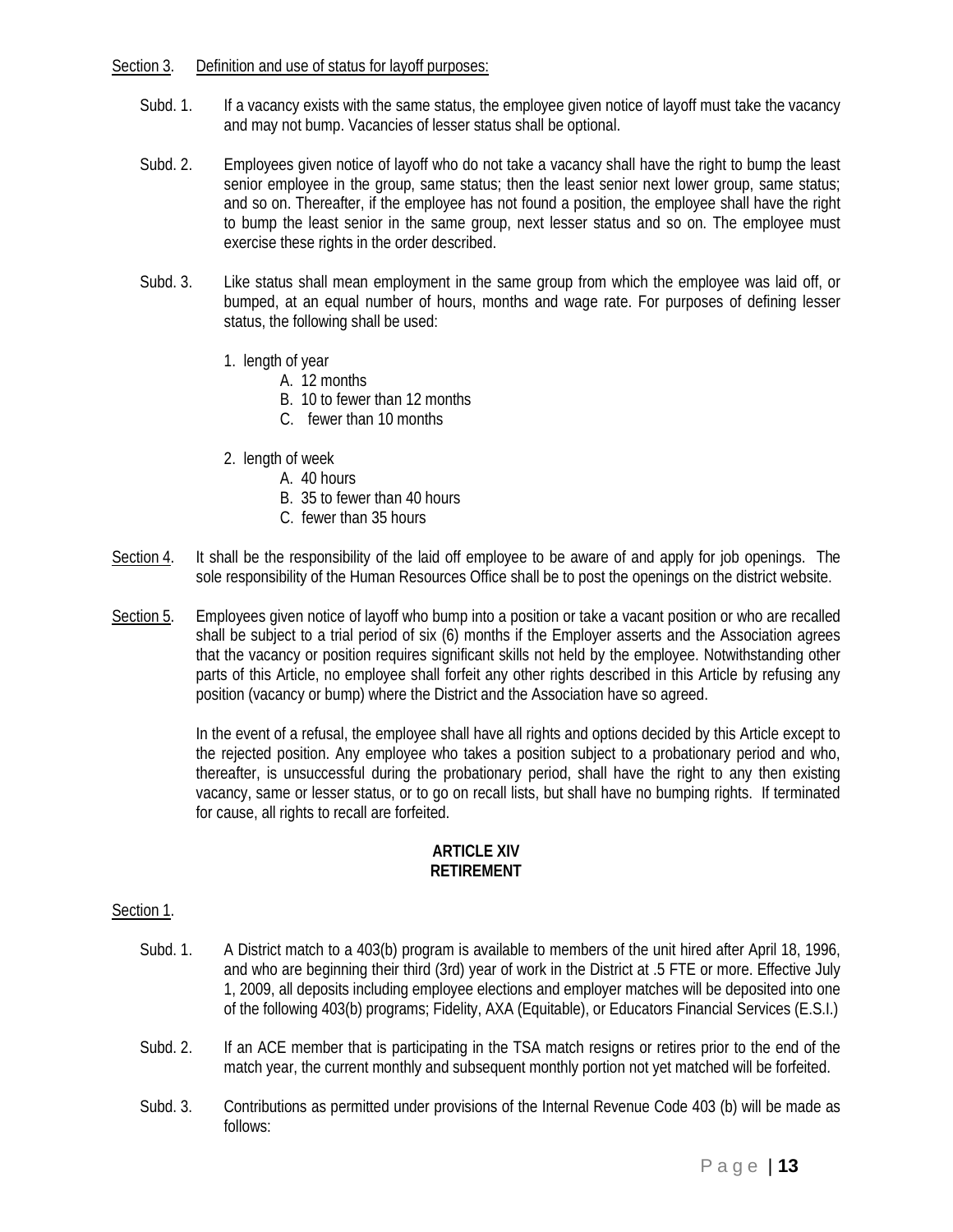Effective July 1, 2021, the district will match up to \$1,500 to a 403(b) program for each clerical employee hired after April 18, 1996 and who are beginning their third (3rd) year of work in the District and work at least 4 hours per day, 184 days per year.

Subd 4. MAXIMUM DISTRICT CONTRIBUTION: The amount the District shall contribute to any employee's 403(b) plan shall not exceed Thirty-five thousand dollars (\$35,000) during the time of the employee's employment with the District.

### **ARTICLE XV GRIEVANCE PROCEDURE**

- Section 1. A claim by an employee or the exclusive representative that there has been a violation, misinterpretation or misapplication of any provision of this Agreement may be processed as a grievance as hereinafter provided.
- Section 2. Level I: In the event that an employee or the ACE Executive Board believes there is a basis for a grievance, the grievant and / or ACE Executive Board is to submit a written copy of the grievance on the District grievance form to the Executive Director of Human Resources, within twenty (20) days of the occurrence of the alleged grievance. A District representative will meet with the grievant within ten days and render a decision in writing within five working days of the meeting. A copy of the decision will be placed in the grievant's file.
- Section 3. Level II: In the event the grievant and / or ACE Executive Board is not satisfied with the decision rendered at Level I, the grievant and / or ACE Executive Board may appeal, in writing, to the Executive Director of Human Resources within five (5) working days after the decision in Level I has been rendered and disseminated. Within ten (10) working days upon receipt of the appeal, the Executive Director of Human Resources shall meet with the grievant. Executive Director of Human Resources shall respond, in writing, within fifteen (15) days after the meeting.
- Section 4. Level III: If the employee is not satisfied with the disposition of the grievance by the Executive Director of Human Resources, the alleged grievance may be submitted to arbitration. Notification of dissatisfaction shall be made, in writing, to the Executive Director of Human Resources within ten (10) days after his/her decision has been rendered.

The dispute will be submitted to an arbitrator selected and agreed upon by both parties. If the parties cannot agree upon an arbitrator within five (5) calendar days from the notification date that arbitration will be pursued, the P.E.L.R.A. Board, in accord with its rules, shall govern the arbitration proceeding. The arbitrator shall have no power to alter, add to or subtract from the express terms of this contract. Both parties agree to be bound by the award of the arbitrator. The fees and expenses of the arbitrator shall be shared equally by the parties.

- Section 5. The employee shall have a right to an ACE Executive Board representative either join or represent the employee at any level.
- Section 6. If a grievance is not presented or transmitted within the time limits set forth above, it shall be considered "waived." The time limit in each step may be extended by mutual written agreement of the parties.
- Section 7. Notwithstanding the expiration of this Agreement, any claim or grievance arising thereunder may be processed through the grievance procedure until resolution.
- Section 8. No reprisals of any kind will be taken by the School Board or the school administration against any employee because of participation in this grievance.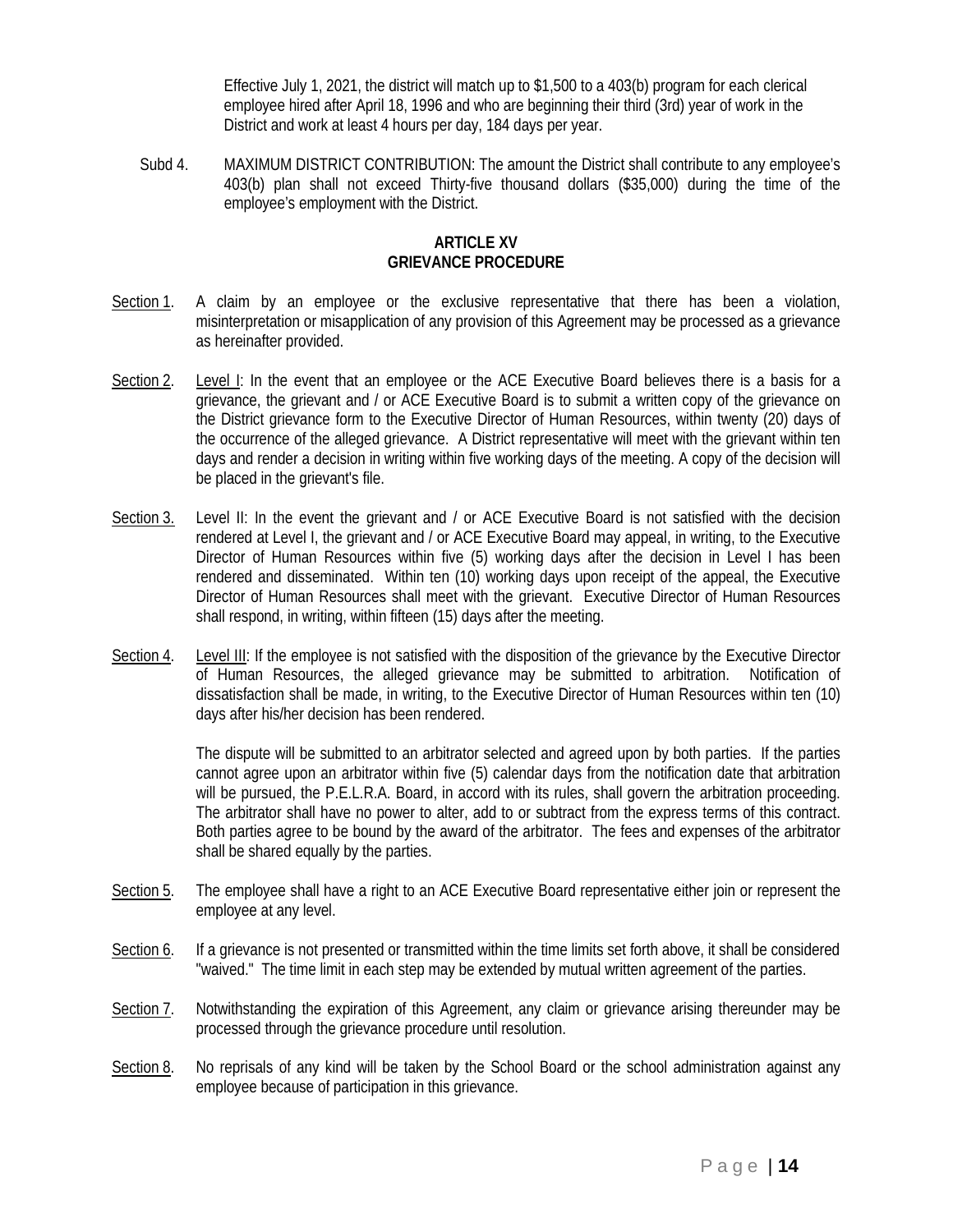- Section 9. When mutually agreed, grievance may be heard during the school day. The School Board agrees to pay the regular salary for up to three (3) employees per grievance who participate in a grievance during the school day. Additional employees up to seven (7) per grievance may be available for grievances held during the school day at no pay from the District.
- Section 10. The Executive Director of Human Resources may appoint a designee to act in his / her stead at Level II.

## **ARTICLE XVI DURATION**

- Section 1. This contract shall be effective as of July 1, 2021, and shall continue in effect until June 30, 2023. The terms of this contract shall continue in full force and effect until such substitute contract is adopted.
- Section 2. If either party desires to modify or amend this Amendment commencing at its expiration, it shall give written notice of such intent no later than ninety (90) days prior to said expiration.
- Section 3. This Agreement constitutes the full and complete Agreement between the School District and the Association of Clerical Employees (ACE). The provisions herein relating to terms and conditions of employment supersede and take precedence over any rules or regulations concerning terms and conditions of employment inconsistent with these provisions.

## **Master Agreement**

## 2021-2023 **Board of Education Independent School District 191**

And

## **Association of Clerical Employees**

FOR: **Association of Clerical Employees** FOR: **Independent School District 191** Lead Negotiator **Board Chair Board Clerk** Union Steward z **Date Chief Negotiator**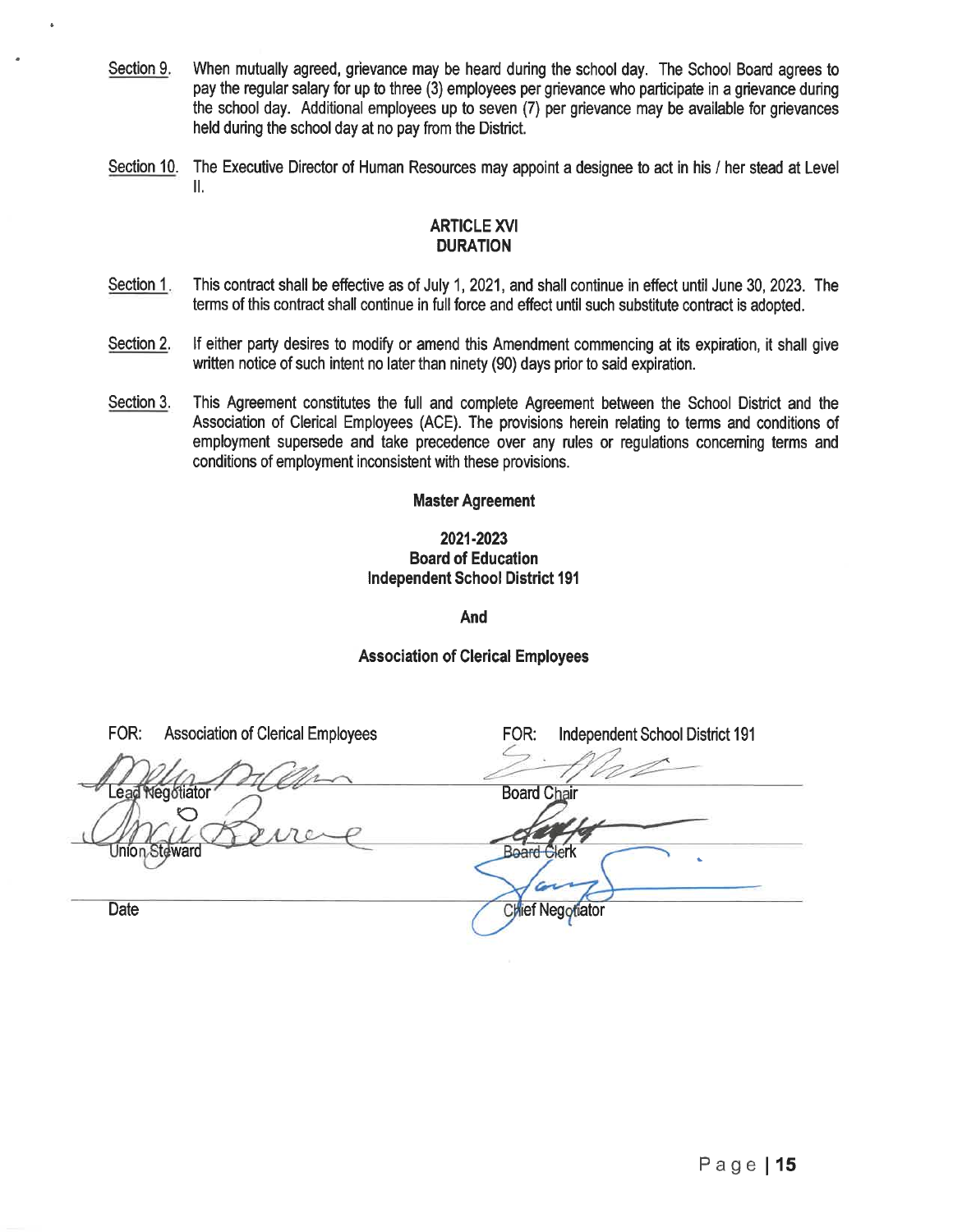### **MEMORANDUM OF UNDERSTANDING**

This Memorandum of Understanding is entered into between Independent School District 191 (hereinafter referred to as the School District) and The Association of Clerical Employees (hereinafter referred to as the Union), representing the Clerical employees of the School District as follows:

- 1. The parties have entered into a collective bargaining agreement covering the period July 1, 2021 through June 30, 2023.
- 2. In the event that the District changes its Long Term Disability Insurance plan to a plan that has a longer qualifying period than 30 working days, the District agrees to provide a Short Term Disability Plan with a qualifying period no more than 14 calendar days.
- 3. The District agrees that up to one-third  $(1/3)$  of a day of accrued sick leave may be used to supplement the Short Term Disability income per work day on leave.

This MEMORANDUM OF UNDERSTANDING shall be in full force and effect from the period of execution of this document through June 30, 2023.

Association of Clerical Employees Burnsville, MN 55337

Union Representative Chair

Dated: 10/18/21

Independent School Dist. 191 200 W. Burnsville Parkway Burnsville, MN 55337

**Employer Representative** 

Dated: $\frac{10}{\sqrt{7}}$